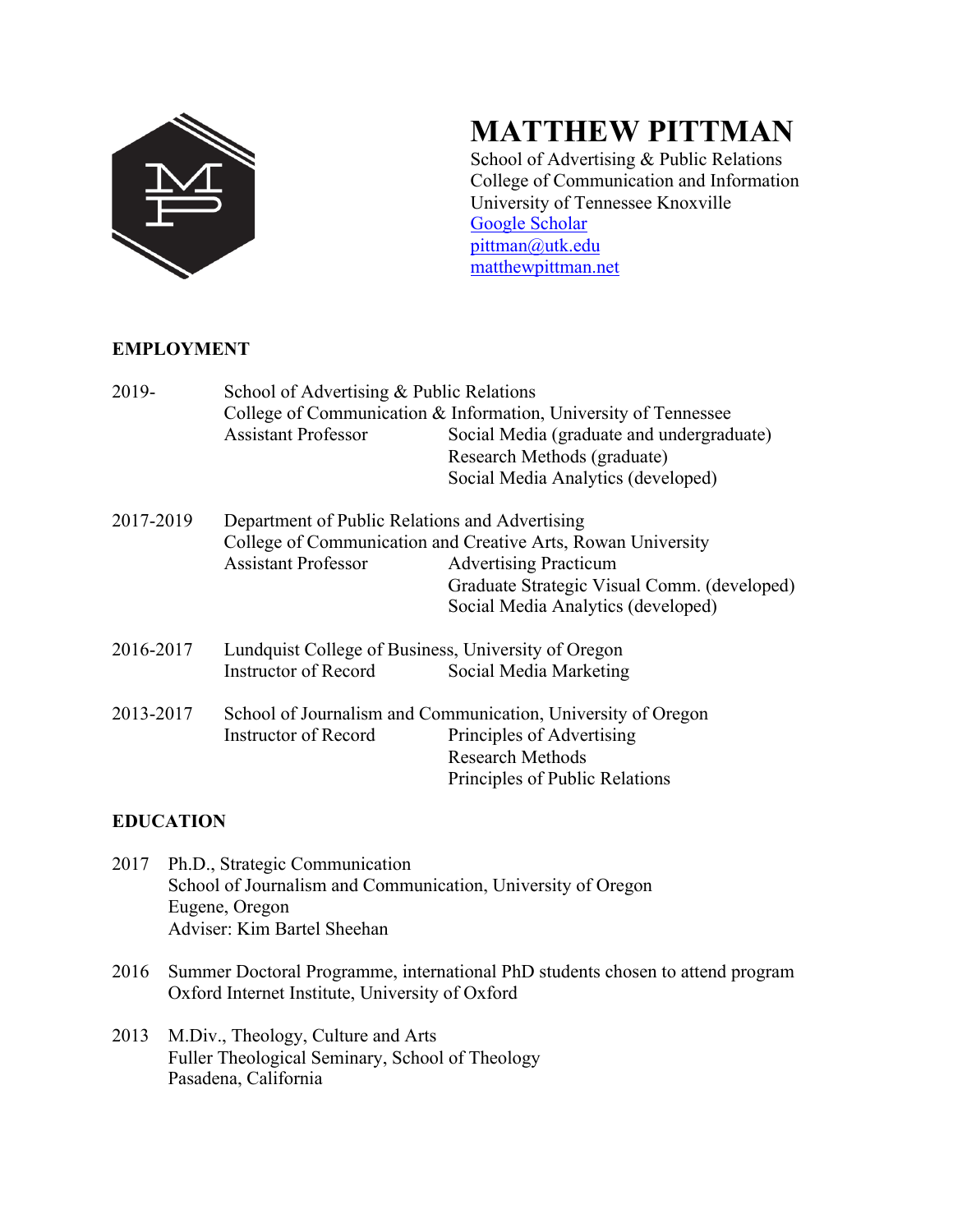2003 B.A., Media Arts & Design (Minor in Computer Science) James Madison University Harrisonburg, Virginia

## **RESEARCH UNDER REVIEW**

| (under review)   | Abell, A. and Pittman, M. "The Uncannier Valley: The Effects of Virtual<br>Influencers' Appearance Realism and Relationship Potential on Digital<br>Engagement and Product Liking" Journal of Consumer Psychology |
|------------------|-------------------------------------------------------------------------------------------------------------------------------------------------------------------------------------------------------------------|
| (under review)   | <b>Pittman, M.</b> and G. Read. "Corporate Values Advertising: Brand Age and<br>Size Moderate this CSR Alternative to Cause-Related Marketing" Journal<br>of Business Ethics                                      |
| (under review)   | Steiner, E., Pittman, M., Boatwright, B. "Game Time: Predictors of<br>Sports Fan Buying Intention with Social Media Marketing" International<br>Journal of Sports Communication                                   |
| (major revision) | <b>Pittman, M., Haley, E. "Cognitive Load and Social Media Advertising:</b><br>Platform Use Induces Load Which Leads to Reliance on Cue." Journal of<br>Interactive Advertising                                   |

#### **BOOKS**

2016 Sheehan, K., **Pittman, M**. *The HIT Handbook: The Academic's Research Guide to Amazon's Mechanical Turk*. Melvin & Leigh Publishing: Irvine, CA.

# **REFEREED JOURNAL ARTICLES**

- (forthcoming) Haley, E. and **Pittman, M**. "Remembering the FCB Grid: Thinking, Feeling, and Involvement in the age of social media" *Journal of Advertising*
- 2021 **Pittman, M**., & Abell, A. (2021). More Trust in Fewer Followers: Diverging Effects of Popularity Metrics and Green Orientation Social Media Influencers. *Journal of Interactive Marketing*, 56, 70-82.
- 2021 **Pittman, M**., Oeldorf-Hirsch, A., & Brannan, A. (2021). Green advertising on social media: Brand authenticity mediates the effect of different appeals on purchase intent and digital engagement. *Journal of Current Issues & Research in Advertising*, 1-16.
- 2021 **Pittman, M**., Steiner, E. "Binge-Watching or Cringe-Watching? Planned, Social, and Attentive Viewing Predict Increased Well-Being and Decreased Regret." *Convergence*.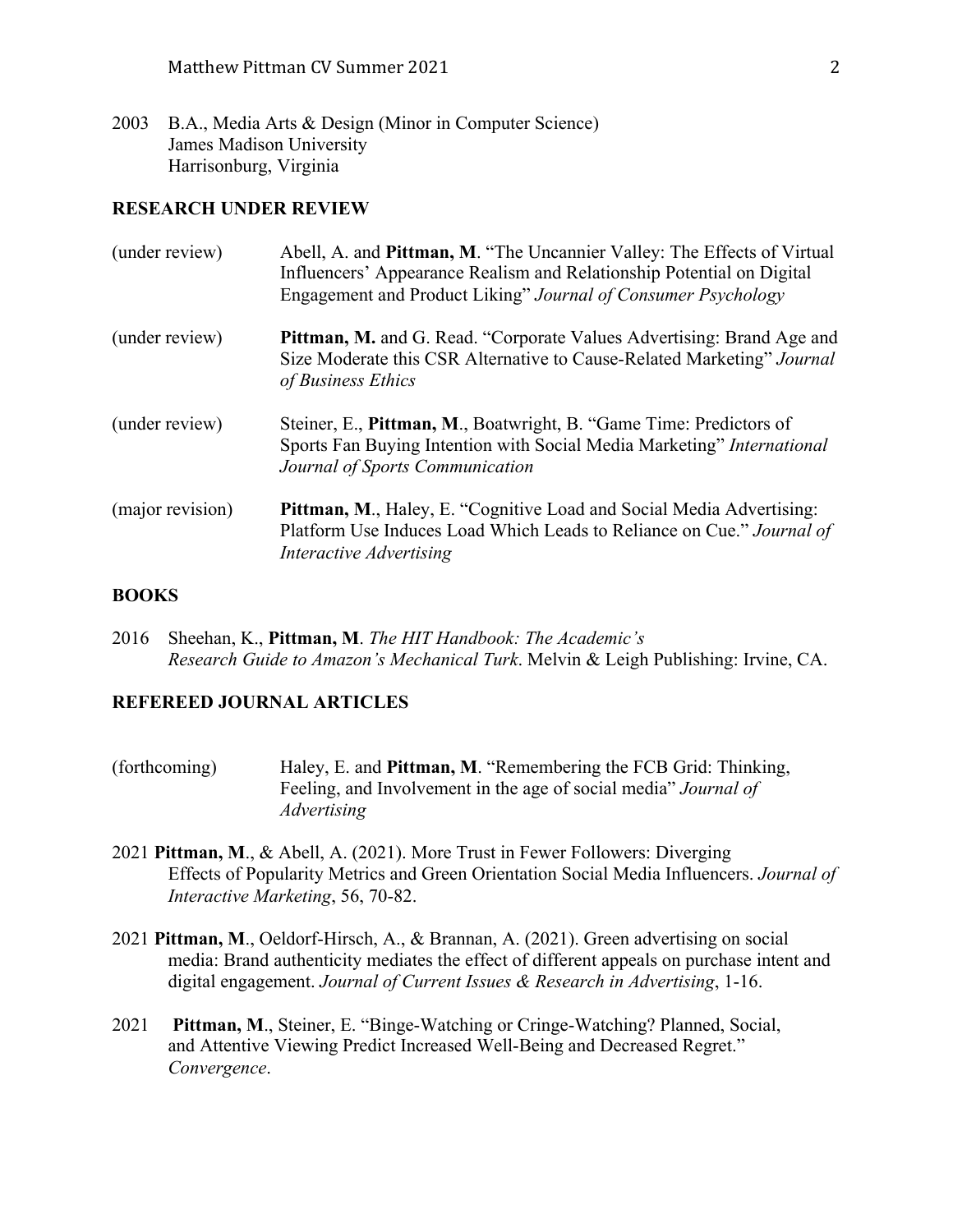- 2021 **Pittman, M**., R., Glenna, and Chen, J. "Green Fear: Appeals for environmental products on social media" *Journal of Current Issues & Research in Advertising.*
- 2020 **Pittman, M**. "Accountability Moderates the Effects of Egoistic and Altruistic Appeals in Prosocial Health Messages." *Journal of Consumer Marketing*
- 2020 Reich, B., **Pittman, M**. "An Appeal to Intimacy: Consumer Response to Platform‐Appeal Fit on Social Media." *Journal of Consumer Psychology, 30*(4), 660-670. *\*JCP is a Financial Times 50 (FT-50) Journal*
- 2020 **Pittman, M**., Sheehan, K. "Brand Response to Crisis: Symbolic Effects of Donation Strategy on Authenticity, Purchase Intent, and Digital Engagement." *Journal of Current Issues & Research in Advertising*, 1-21.
- 2020 Hong, S., **Pittman, M**. "eWOM anatomy of online product reviews: interaction effects of review number, valence, and star ratings on perceived credibility." *International Journal of Advertising*, 1-29.
- 2019 **Pittman, M**., Steiner, E. "Narrative Transportation or Narrative Completion? Attentiveness during binge-watching moderates regret." *Social Sciences 8*(3).
- 2019 Sheehan, K., **Pittman, M**. "Straight from the source?: Media framing of creative crowd labor and resultant ethical concerns." *Journal of Business Ethics 154*(2), p. 575- 585. doi:10.1007/s10551-017-3484-8 *\*JBE is a Financial Times 50 (FT-50) Journal*
- 2018 **Pittman, M**. "Happiness, Loneliness, and Social Media: Perceived Intimacy Mediates the Emotional Benefits of Platform Use." *Journal of Social Media in Society 7*(2).
- 2016 **Pittman, M**., Sheehan, K. "Amazon's Mechanical Turk a Digital Sweatshop? Transparency and Accountability in Crowd-sourced Online Research." *Journal of Media Ethics 31*(3).
- 2016 **Pittman, M**., Reich, B. "Social Media and Loneliness: Why an Instagram Picture may be worth more than a Thousand Twitter Words." *Computers in Human Behavior 62*, September 2016, p. 155-167.
- 2016 **Pittman, M**. "THOU SHALT KILL…CAREFULLY: Secular religion, the immanent frame, and showtime's Dexter." *Journal of Religion and Popular Culture* 27(3), 171-185.
- 2015 **Pittman, M**., Sheehan, K. "Sprinting a media marathon: Uses and gratifications of binge-watching television through Netflix." *First Monday* 20(10).
- 2015 **Pittman, M**. "Creating, Consuming, and Connection: Examining the relationship between social media engagement and loneliness." *The Journal of Social Media in Society 4*(1).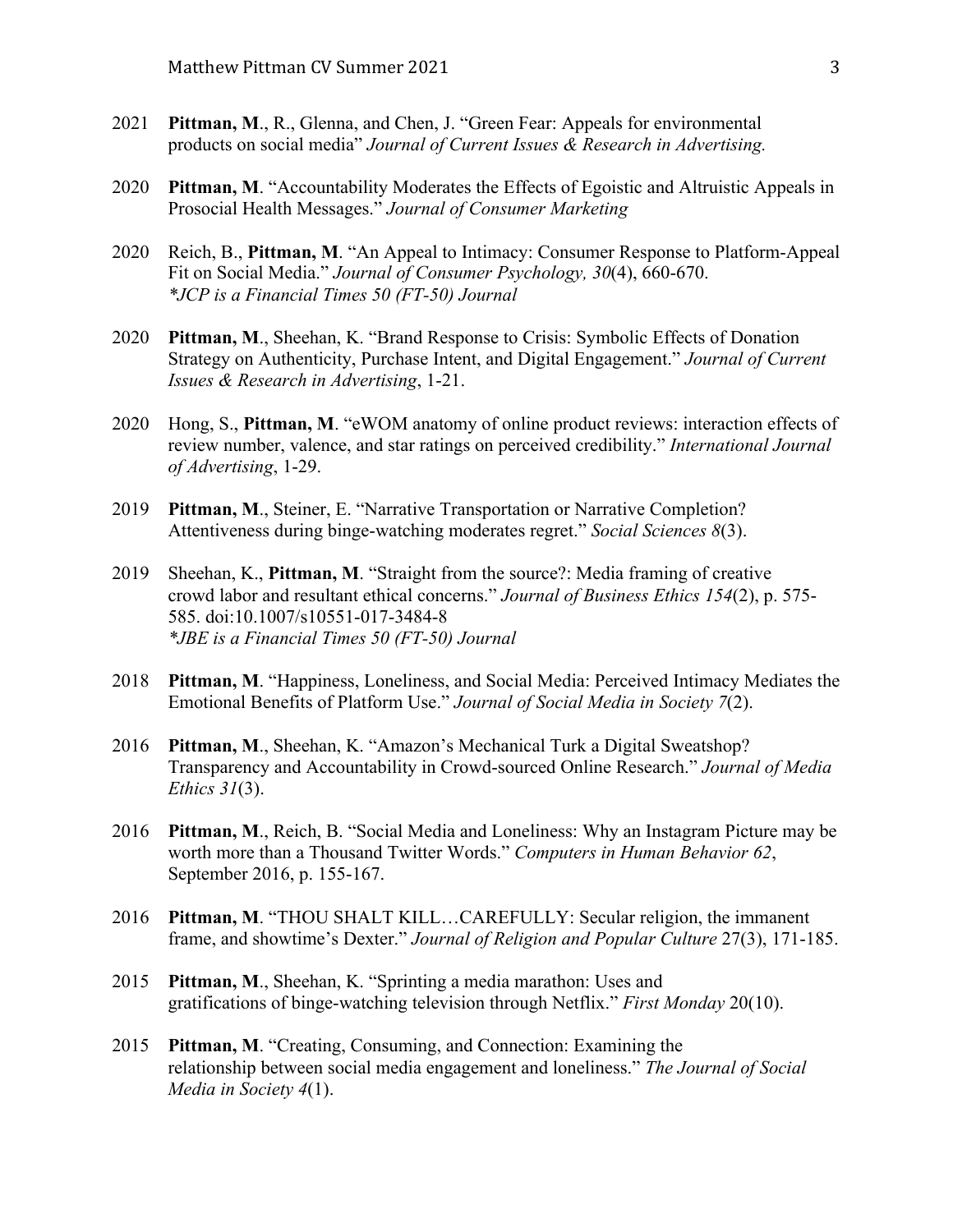2015 **Pittman, M**., Tefertiller, A. "With or without you: Connected viewing and co-viewing Twitter activity for traditional appointment and asynchronous broadcast television models." *First Monday 20*(7).

## **PAPERS PRESENTED**

- 2021 **Pittman, M**., Abell, A. "Greenfluencers on Social Media: Positive Effects of Lower Popularity Metrics for Products sponsored by Green Influencers." Presented virtually as the American Academy of Advertising's annual conference (virtual)
- 2021 **Pittman, M**., Steiner, E., Boatwright, B. "When Sports Fans Care: Behavioral Predictors of Buying Intention with Social Media Sports Advertising," Presented at the 71<sup>st</sup> annual International Communication Association annual conference (virtual)
- 2020 **Pittman, M**. "Cognitive Load and Social Media Advertising: Platform use induces load which leads to reliance on cues." Presented virtually as the American Academy of Advertising's annual conference (virtual)
- 2020 **Pittman, M**. Steiner, E. "Binge-Watching vs. Cringe-Watching: Planned, Social, and Attentive Viewing Predict Increased Well-Being and Decreased Regret." Presented at the 70th annual International Communication Association annual conference (virtual)
- 2019 Hong, C., **Pittman, M**. "Alone with my selfie: An empirical test of how self-esteem and loneliness impact on actual selfie posting behavior." Presented at the  $69<sup>th</sup>$  annual International Communication Association Conference in Washington D.C., May 2019.
- 2019 **Pittman, M**., Steiner, E. "Binge-Watching vs. Cringe-Watching: Planned, Social, and Attentive Viewing Predict Increased Well-Being and Decreased Regret." Presented at the 69th annual International Communication Association Conference in Washington D.C., May 2019.
- 2018 **Pittman, M**., Reich, B. "Modality Effects of Instagram and Twitter on Emotional Well-Being: The Mediating Role of Platform Intimacy." Presented at the 68<sup>th</sup> annual International Communication Association Conference in Prague, Czech Republic, May 2018.
- 2018 **Pittman, M**. "Loneliness and social media use among college students." Presented at *Loneliness in the age of Mobile and Social Media*, an international conference held at the University of Wolverhampton, U.K., in February 2018.
- 2017 Ledbetter, A., McEwan, B., Ramirez, A., Toma, C., Van Der Heide, B., **Pittman, M**. (panel chair). An Unexpected Journey: Accidental Advances in CMC Theory and Methods. Forum presented at 2017 National Communication Association, Dallas, TX.
- 2017 **Pittman, M**. "Binge watching, personality, and enjoyment: Who watches what, and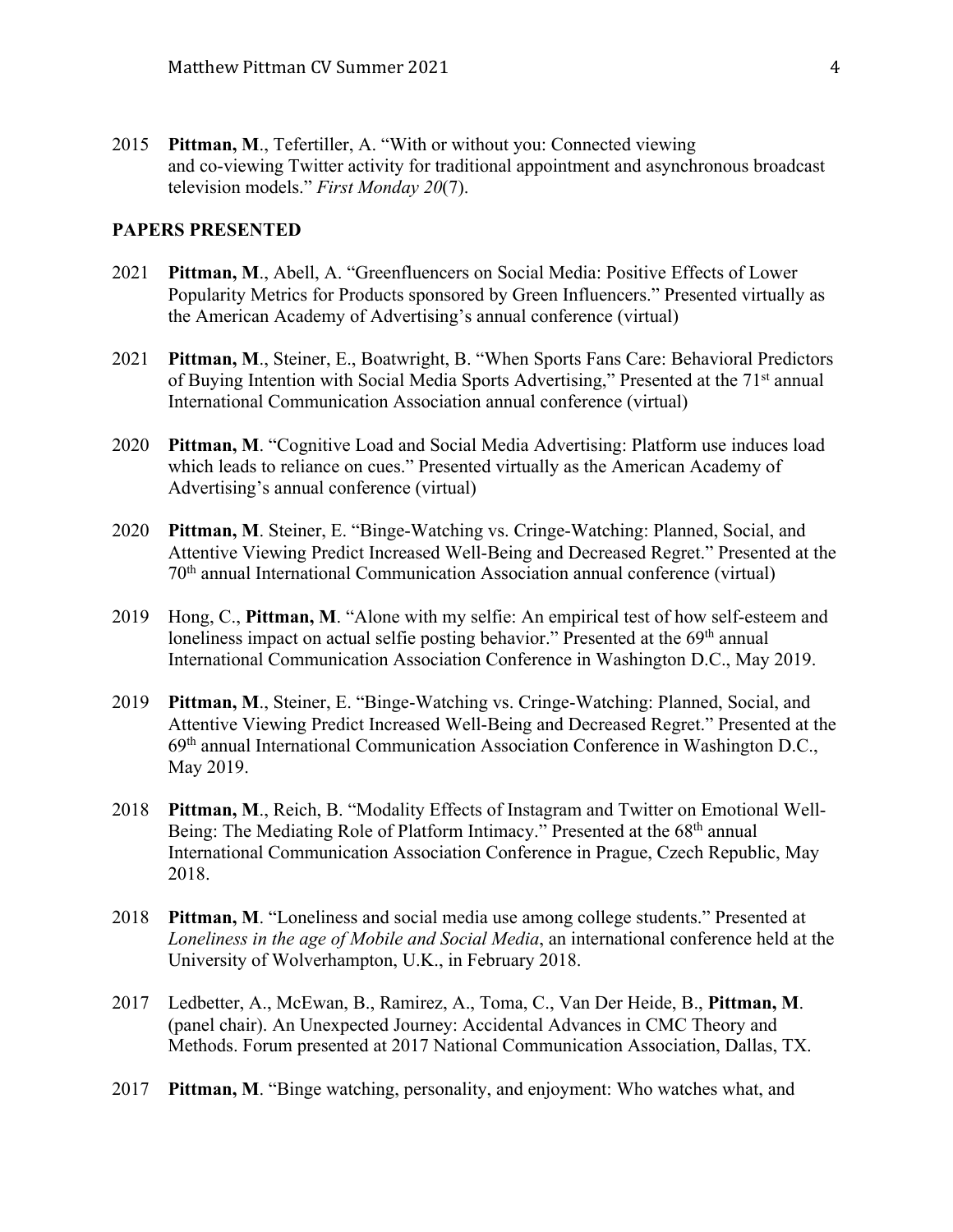why?" Presented at the *Streaming, Binge-Watching & Second Screening: Online Social Television in Perspective* conference at Boston University's Center for Mobile Communication Studies in Boston, MA.

- 2016 **Pittman, M**., Reich, B. "Social Media and Loneliness: Why an Instagram Picture may be worth more than a Thousand Twitter Words." Presented in the Communication and Social Cognition division of the 2016 convention of the National Communication Association, Philadelphia, PA. (awarded top paper in division)
- 2016 **Pittman, M**. "Exploring the Effects of Social Media Modality on Risk Awareness and Perception of Privacy." Presented at Loyola University Chicago's 6th Annual International Symposium on Digital Ethics. (awarded top student paper)
- 2016 **Pittman, M**. "Privacy Concerns of Text-Based and Image-Based Social Media." Presented at the Society for Consumer Psychology's panel at the American Psychological Association's conference in Denver, Colorado.
- 2016 Moscato, D., **Pittman, M**. "Pixels as Persuasion: Video Game Activism from the Elaboration Likelihood Model Perspective." Presented at the 7th Annual University of Oregon Graduate Research Forum in Eugene, Oregon. (awarded best panel in division)
- 2016 **Pittman, M**. "Ethics in the Digital Age: A Comparison of the Effects of Online Context on Moral Judgment." Presented at the 7th Annual University of Oregon Graduate Research Forum in Eugene, Oregon. (awarded best panel in division)
- 2016 **Pittman, M**. "Techno/Religious Affordances in Everyday Media." Presented at the "What is Media?" Conference/Experience in Portland, Oregon.
- 2015 **Pittman, M**. "An Ethics of Media Osmosis: Pragmatism and the Pursuit of Media Equilibrium" Paper presented at the Media Ecology Association's panel at the International Communication Association's conference in San Juan, Puerto Rico.
- 2015 **Pittman, M**. "Secrets in Plain Sight: Mining Data Sets in the Social Sciences" 6th Annual University of Oregon Graduate Research Forum in Eugene, OR.
- 2014 **Pittman, M**., Sheehan, K. "An Exploratory Study of the 'Netflix Effect': Uses and Gratifications of Binge-Watching Television." Paper presented at the Mass Communication Division's section of the 2014 convention of the National Communication Association, Chicago, IL.
- 2014 Eanes, R., **Pittman, M**. "You Will Watch This, And You Will Like It: Netflix, Small Data, and Entertainment Agenda Setting." Paper presented at Southwest Popular/American Culture Association Conference, Albuquerque, NM.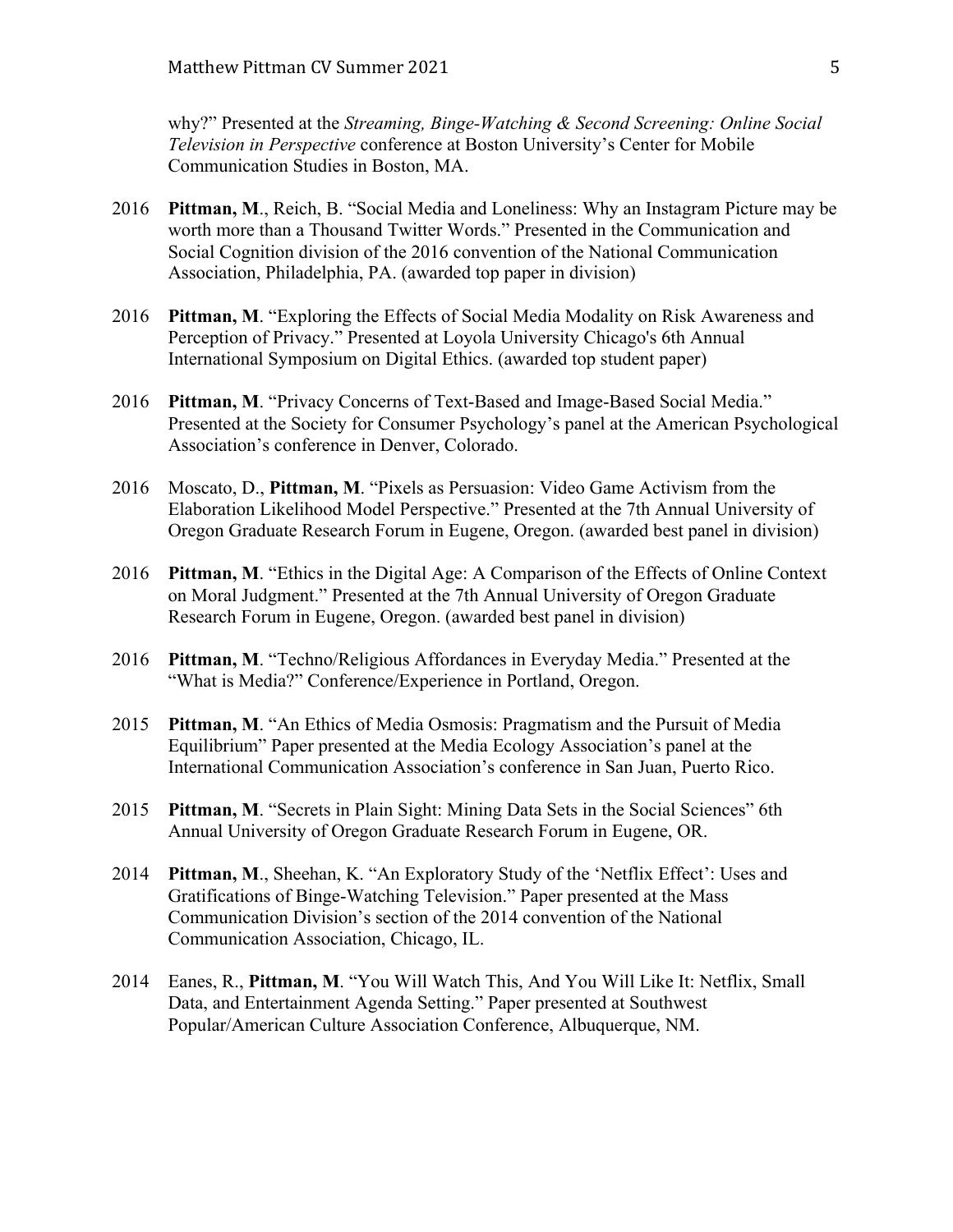- 2013 **Pittman, M**. "Thou Shalt Kill…Carefully: The religious function of Dexter's killing ritual." Paper presented at the 99<sup>th</sup> annual convention of the National Communication Association, Washington D.C.
- 2013 **Pittman, M**., Brown, W., Lindvall, T. "Encomium Colbert: Connecting Stephen Colbert to Erasmic Catholicism." Paper presented at the Religious Communication Association convention in Washington D.C.
- 2013 **Pittman, M**. "Do You Hulu?: An Analysis of Hulu.com as Hybrid Mediatization." Paper presented at the 14th Annual Convention of the Media Ecology Association in Grand Rapids, Michigan.

# **BOOK CHAPTERS**

- 2017 **Pittman, M.,** Sheehan, K. (With editor.) "Ethics of Using Online Commercial Crowdsourcing Sites for Academic Research." In *Internet Research Ethics for the Social Age: New Cases and Challenges*, edited by Michael Zimmer and Katharina Kinder-Kurlanda.
- 2016 **Pittman, M**., Bivins, T. (With editor.) "Just War Craft: The Virtue Ethics of Dota 2." In *Media Ethics*, edited collection, edited by Paul Booth and Amber Davidson. Bloomsbury.
- 2015 **Pittman, M**., Eanes, R. (With editor.) "So Many Choices, So Little Choice: Streaming Media, Artificial Intelligence, and the Illusion of Control." In *Remote Control: Essays on the Nature of Connection, Communication, and Control-at-a-Distance*, edited by Robert MacDougall. Lexington.

### **RESEARCH IN PROGRESS**

Abell, A., Baucum, M., & **Pittman, M**. Conceptual project on social media influencers

Milfeld, T. and **Pittman, M.** Green With Arrogance: The strategic benefits of arrogant sustainability messaging

**Pittman, M**. & Youn, K. An empirical project examining FCB grid, online behavioral advertising, and privacy

#### **AWARDS & FELLOWSHIPS**

2020 Graduate Professor of the Year, UTK Graduate School 2020 Teaching Support Award (\$3,000), UTK Teaching & Learning Innovation. Run Instagram marketing for local non-profits as part of 480 Campaigns class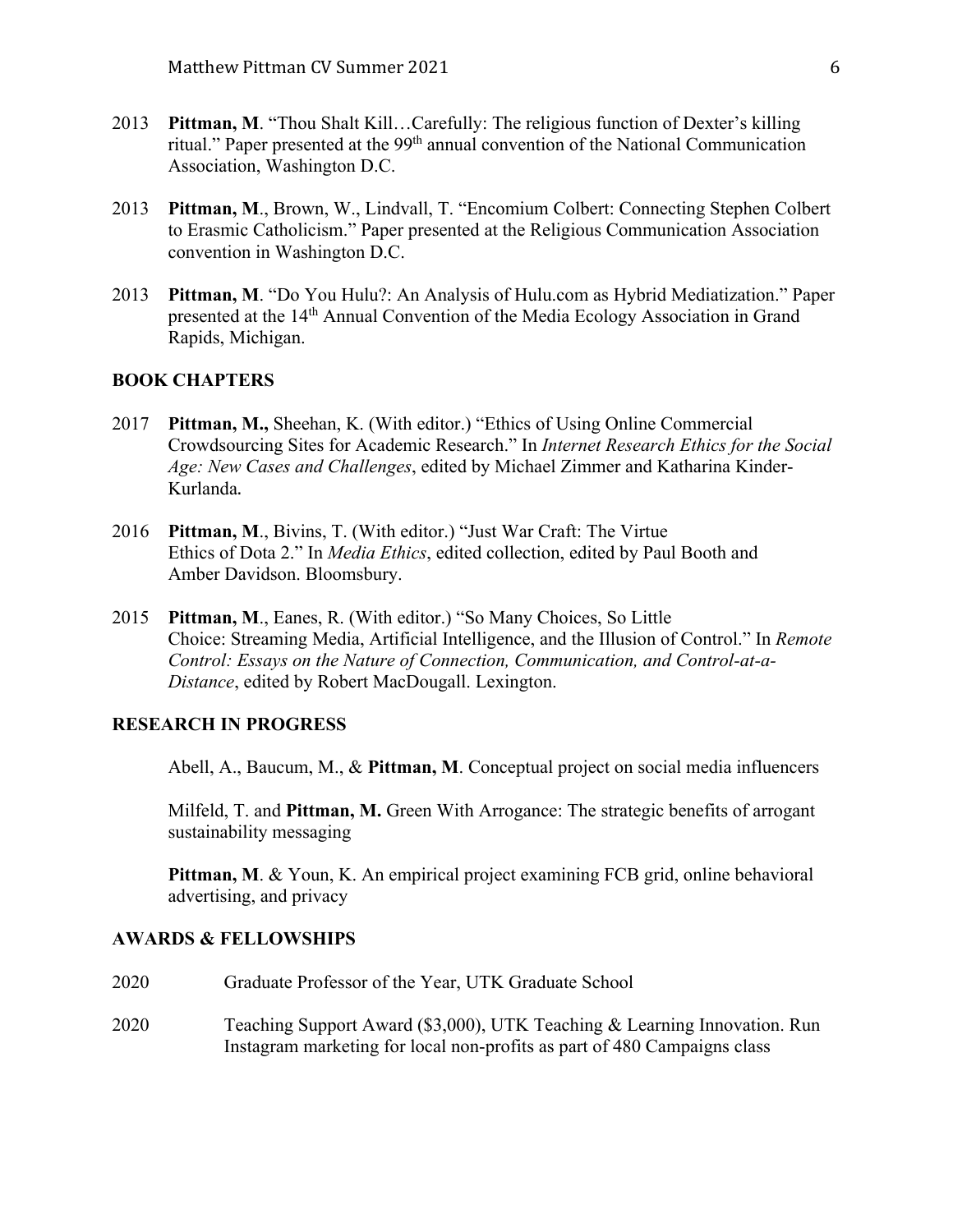| 2020              | Green Fee Award (\$1,200), UTK Office of Sustainability. Run targeted Instagram<br>campaign testing different appeals to promote office events                                                            |  |
|-------------------|-----------------------------------------------------------------------------------------------------------------------------------------------------------------------------------------------------------|--|
| 2018              | STORI fund (\$3,000) for research and outreach. Run research and execution of<br>student-driven advertising campaign on Rowan University campus to increase<br>health behavior (flu shots) among students |  |
| 2018              | Denis Mercier Endowed Professional Development Fund (\$1,000) to attend<br>Qualtrics Research Summit (Salt Lake City, March 2018) and obtain Research<br>Core certification                               |  |
| 2016-2017         | Lokey Fellowship (\$10,000) awarded to Media Studies graduate students.<br>School of Journalism & Communication, University of Oregon                                                                     |  |
| 2015-2016         | Anderson Family Fellowship (\$5,000)<br>Scholarship for work in Media Ethics                                                                                                                              |  |
| 2014-2016         | Columbia Scholarship (\$1,000)<br>Scholarship for academic skill and creativity                                                                                                                           |  |
| 2014-2015         | General University Scholarship, University of Oregon (\$1,000)<br>Academic achievement and scholarship                                                                                                    |  |
| 2014-2015         | Anderson Family Fellowship (\$5,000)<br>Scholarship for work in Media Ethics                                                                                                                              |  |
| 2014              | Membership, Kappa Tau Alpha<br>National Honor Society in Journalism & Mass Communication                                                                                                                  |  |
| 2011-2013         | Charles E. Fuller Scholarship, Burr Roth Scholarship, Lloyd & Nora Thompson<br>Scholarship, Theology Supplemental Grant                                                                                   |  |
| <b>EXPERIENCE</b> |                                                                                                                                                                                                           |  |

| 2015-     | Consultant<br>Digital marketing $&$ design                                                   |
|-----------|----------------------------------------------------------------------------------------------|
| 2017-2019 | Insight Insider<br>Perform qualitative field research for Motivate Design, NYC research firm |

# **SERVICE, DEPARTMENT**

- 2021- University Senate (research committee)
- 2019-2020 Undergraduate Scholarship Committee